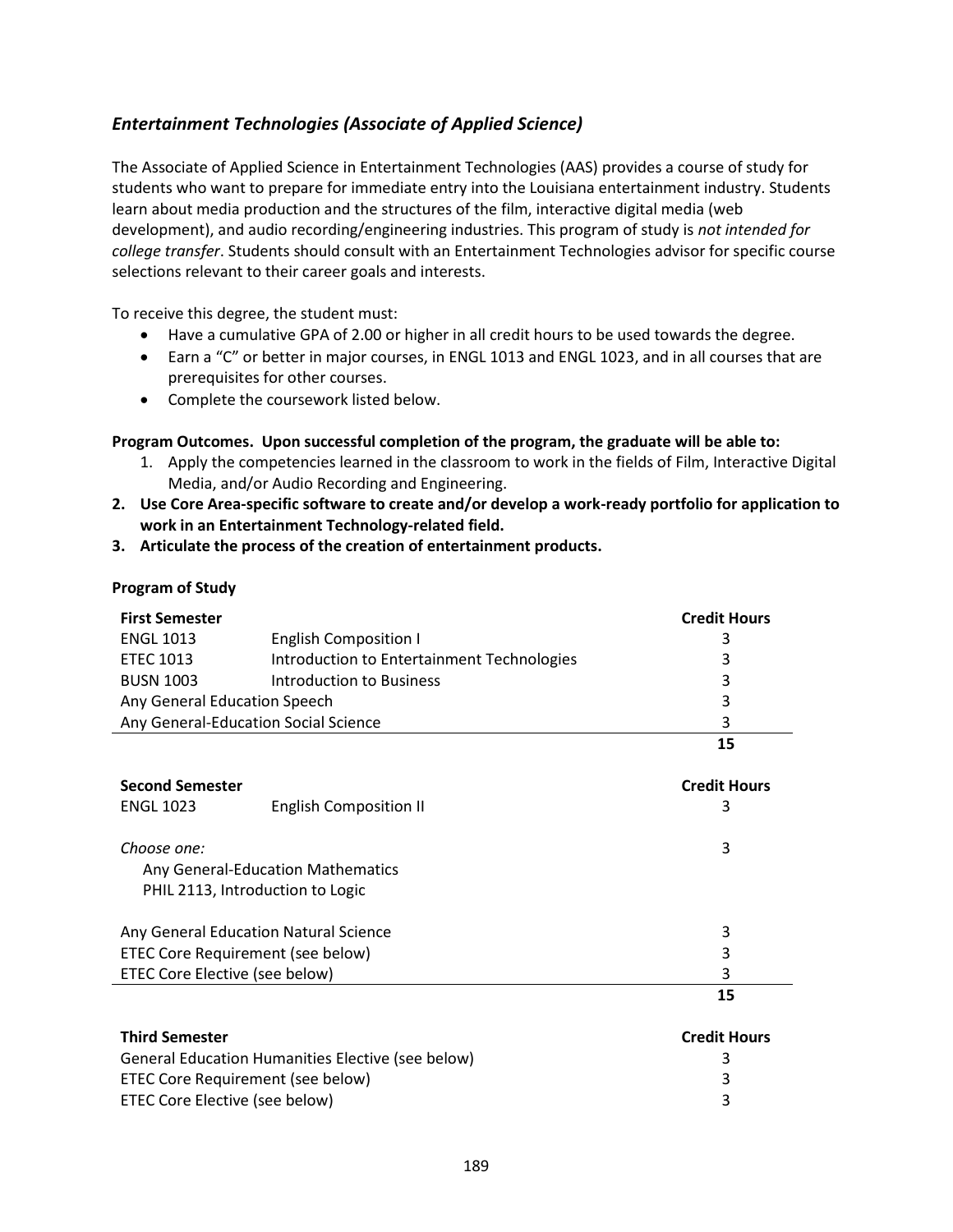| ETEC Core Elective (see below)           |                             | 3                   |
|------------------------------------------|-----------------------------|---------------------|
| ETEC Core Elective (see below)           |                             | 3                   |
|                                          |                             | 15                  |
| <b>Fourth Semester</b>                   |                             | <b>Credit Hours</b> |
| ETEC Core Requirement (see below)        |                             | 3                   |
| <b>ETEC General Elective (see below)</b> |                             | 3                   |
| ETEC General Elective (see below)        |                             | 3                   |
| <b>ETEC General Elective (see below)</b> |                             | 3                   |
| ETEC General Elective (see below)        |                             | 3                   |
|                                          |                             | 15                  |
|                                          | <b>Total Program Hours:</b> | 60                  |

#### **ETEC Core Requirements and Core Electives**

Students must select an area of interest—Digital Film Production, Interactive Digital Media, or Audio Recording and Engineering—and take the corresponding courses (nine credit hours) from that area as their ETEC Core Requirement courses. Students must also meet with an ETEC advisor to determine the area of interest and suggested course sequence (ETEC Core Electives and ETEC General Electives) for their area of interest.

#### **ETEC Core Requirements**

|                  |                                                           | Semester            |
|------------------|-----------------------------------------------------------|---------------------|
|                  |                                                           | <b>Credit Hours</b> |
|                  | Core Area One: Digital Film Production                    |                     |
| <b>FILM 2003</b> | Introduction to Cinema Studies                            | 3                   |
| <b>ETEC 2213</b> | Digital Film Production I (or FILM 2213)                  | 3                   |
| <b>ETEC 2223</b> | Digital Film Production II (or FILM 2223)                 | 3                   |
|                  |                                                           |                     |
|                  | Core Area Two: Interactive Digital Media                  |                     |
| <b>ETEC 2503</b> | Digital Literacy                                          | 3                   |
| <b>ETEC 2513</b> | Web Development I                                         | 3                   |
| <b>ETEC 2523</b> | Web Development II                                        | 3                   |
|                  |                                                           |                     |
|                  | Core Area Three: Audio Recording and Engineering          |                     |
| <b>ETEC 2053</b> | Introduction to Recording Technology                      | 3                   |
| <b>ETEC 2303</b> | <b>Audio Engineering</b>                                  | 3                   |
| <b>ETEC 2403</b> | Audio for Digital Media                                   | 3                   |
|                  |                                                           |                     |
|                  | <b>ETEC Core Electives (all students, all Core Areas)</b> |                     |
| <b>ETEC 2003</b> | <b>Acoustic Theory</b>                                    | 3                   |
| <b>ETEC 2013</b> | <b>Storyboard Development</b>                             | 3                   |
| <b>ETEC 2023</b> | <b>Production Management</b>                              | 3                   |
| <b>ETEC 2043</b> | <b>Introduction to Music Business</b>                     | 3                   |
| <b>ETEC 2053</b> | Introduction to Recording Technology                      | 3                   |
| <b>ETEC 2063</b> | Introduction to MIDI and Electronic Music                 | 3                   |
| <b>ETEC 2073</b> | Introduction to the Art of Foley                          | 3                   |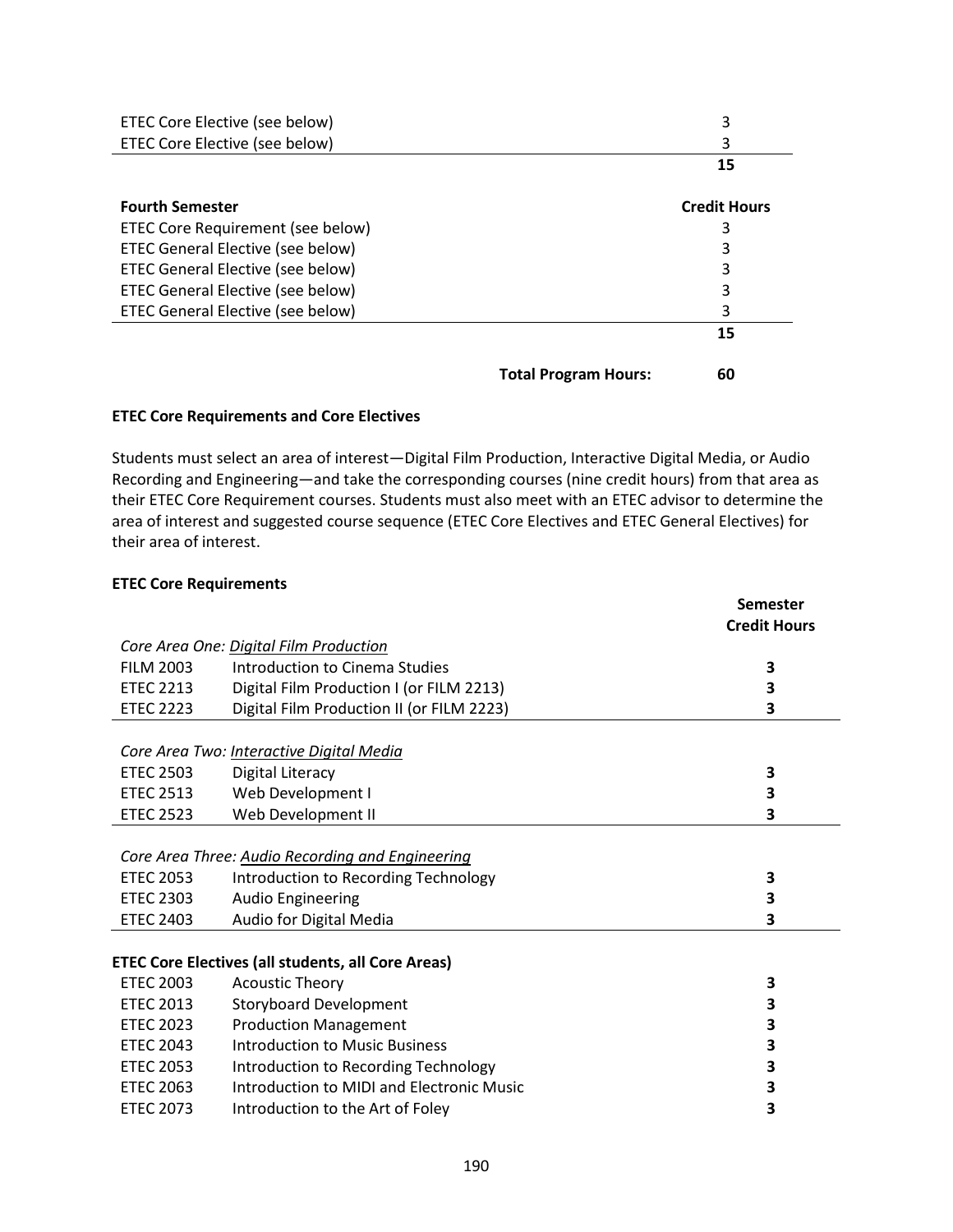| <b>ETEC 2083</b> | Music and the Entertainment Industry |   |
|------------------|--------------------------------------|---|
| <b>ETEC 2103</b> | Game Theory and Design               | 3 |
| <b>ETEC 2153</b> | <b>Game Production</b>               | 3 |
| <b>ETEC 2203</b> | <b>Game Programming</b>              | 3 |
| <b>ETEC 2213</b> | Digital Film Production I            | 3 |
| <b>ETEC 2223</b> | Digital Film Production II           | 3 |
| <b>ETEC 2233</b> | <b>Digital Post Production</b>       | 3 |
| <b>ETEC 2253</b> | 3D Modeling and Animation            | 3 |
| <b>ETEC 2303</b> | <b>Audio Engineering</b>             | З |
| <b>ETEC 2403</b> | Audio for Digital Media              | 3 |
| <b>ETEC 2503</b> | Digital Literacy                     | 3 |
| <b>ETEC 2513</b> | Web Development I                    | 3 |
| <b>ETEC 2523</b> | Web Development II                   | 3 |
| <b>FILM 2003</b> | Introduction to Cinema Studies       | З |
| <b>FILM 2013</b> | Cinema History Through 1945          | З |
| <b>FILM 2023</b> | Cinema History After 1945            | 3 |

# **General Elective Courses (all students, all Core Areas)**

| Any MUSC course  |                                                                             | 3 |
|------------------|-----------------------------------------------------------------------------|---|
| Any HUMN course  |                                                                             | 3 |
| Any ARTS course  |                                                                             | 3 |
|                  | Any FILM course (not taken as Core Requirement or Core Elective)            | 3 |
|                  | Any ETEC course (except ETEC 1013 or course taken as Core Requirement)      | 3 |
|                  | Any CSCI course (credit will not be given for both CSCI 1013 and CSCI 1903) | 3 |
| Any THTR course  |                                                                             | 3 |
| <b>BUSN 2403</b> | <b>Business Communication</b>                                               | 3 |
| <b>ENGL 2513</b> | <b>Professional Writing</b>                                                 | 3 |
| <b>ENGL 2053</b> | Introduction to Writing Short Stories                                       | 3 |
| <b>ENGL 2093</b> | Introduction to Screenwriting                                               | 3 |
| <b>ENGL 2423</b> | Film as Literature                                                          | 3 |
| <b>SPCH 2403</b> | Performance of Literature                                                   |   |
|                  |                                                                             |   |

# **General Education Humanities Courses**

| <b>ENGL 2133</b> | Literature and Ethnicity                    | 3 |
|------------------|---------------------------------------------|---|
| <b>ENGL 2303</b> | Introduction to Fiction                     | 3 |
| <b>ENGL 2313</b> | Introduction to Poetry and Drama            | 3 |
| <b>ENGL 2123</b> | <b>Major British Writers</b>                | 3 |
| <b>ENGL 2173</b> | <b>Major American Writers</b>               | 3 |
| <b>ENGL 2223</b> | <b>Major World Writers</b>                  | 3 |
| <b>ENGL 2403</b> | Introduction to African-American Literature | 3 |
| <b>ENGL 2323</b> | Introduction to Literature                  | 3 |
| <b>ENGL 2503</b> | Introduction to Folklore                    | 3 |
| <b>ENGL 2483</b> | Shakespeare: The More Popular Plays         | 3 |
| <b>HIST 1113</b> | <b>History of World Civilizations I</b>     | 3 |
| <b>HIST 1123</b> | History of World Civilizations II           | 3 |
| <b>HIST 2003</b> | History of Roman Republic and Empire        | 3 |
| <b>HIST 2013</b> | American History Colonial to 1865           | 3 |
| <b>HIST 2023</b> | American History 1865-Present               | 3 |
|                  |                                             |   |